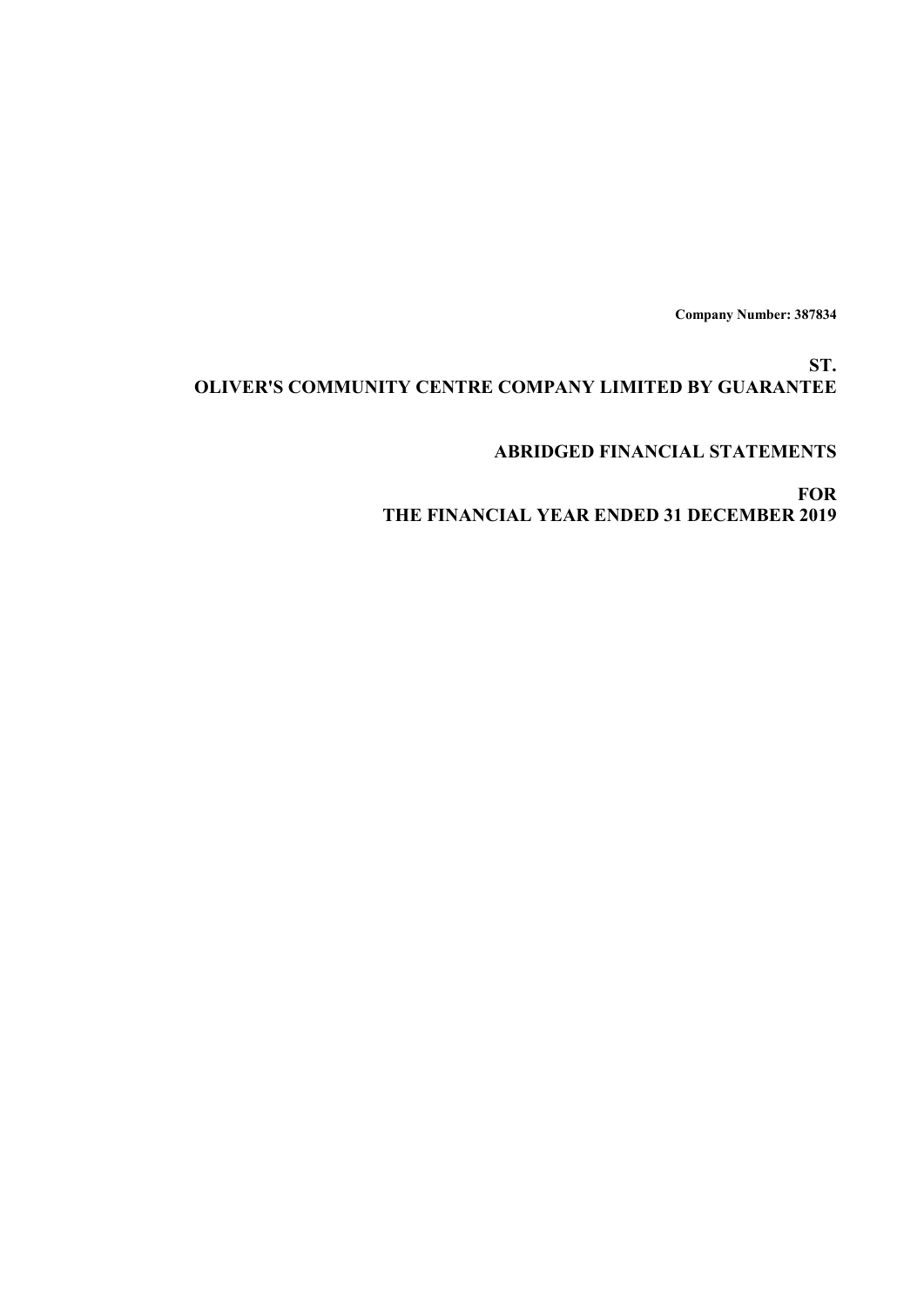# **ST. OLIVER'S COMMUNITY CENTRE COMPANY LIMITED BY GUARANTEE CONTENTS**

|                                                       | Page     |
|-------------------------------------------------------|----------|
| Directors' Responsibilities Statement                 | 3        |
| Independent Auditor's Special Report to the Directors | $4 - 6$  |
| <b>Balance Sheet</b>                                  | 7        |
| Reconciliation of Members' Funds                      | 8        |
| Notes to the Financial Statements                     | $9 - 12$ |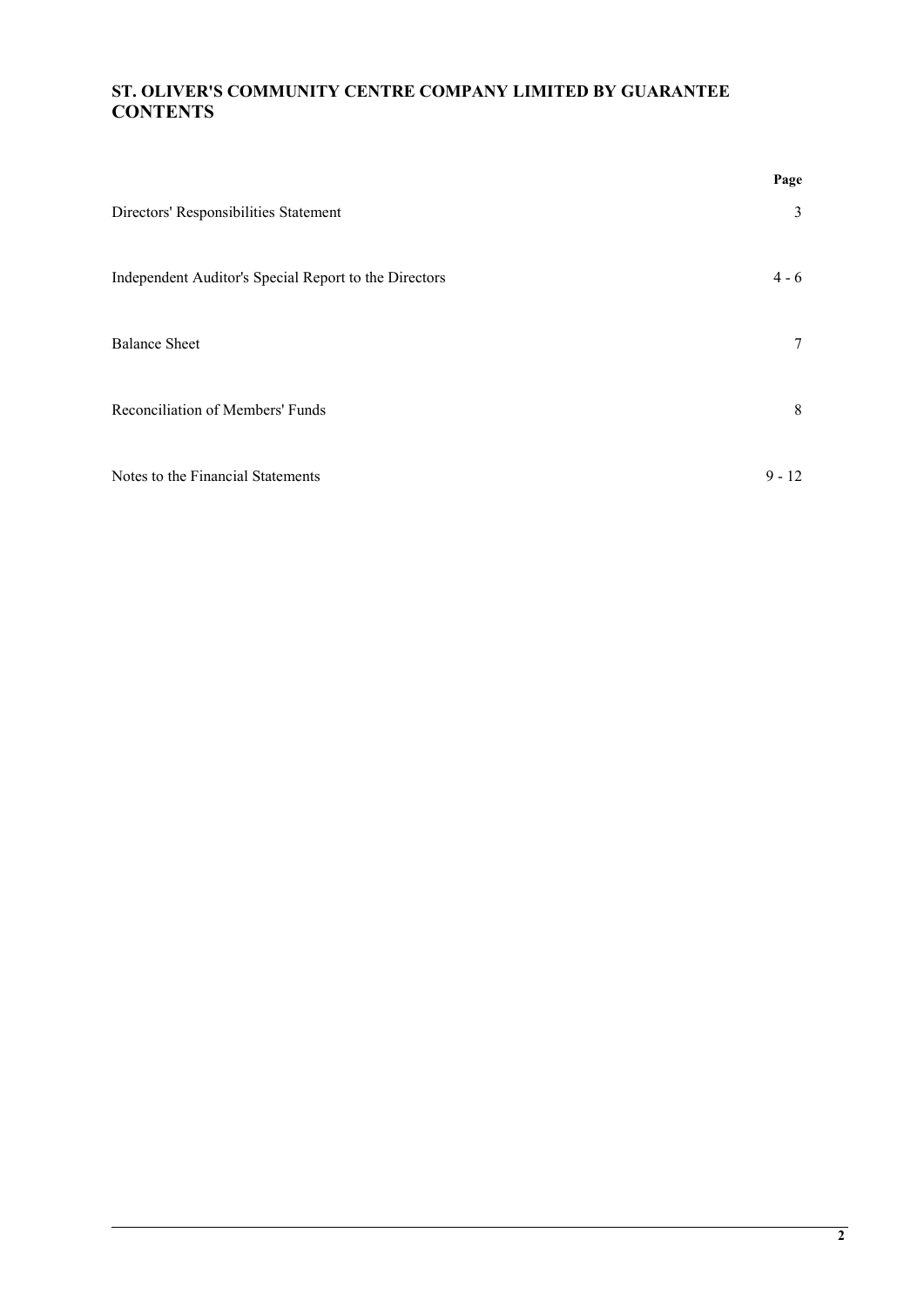# **ST. OLIVER'S COMMUNITY CENTRE COMPANY LIMITED BY GUARANTEE DIRECTORS' RESPONSIBILITIES STATEMENT**

for the financial year ended 31 December 2019

The directors are responsible for preparing the Directors' Report and the financial statements in accordance with applicable Irish law and regulations.

Irish company law requires the directors to prepare financial statements for each financial year. Under the law the directors have elected to prepare the financial statements in accordance with the Companies Act 2014 and FRS 102 "The Financial Reporting Standard applicable in the UK and Republic of Ireland" issued by the Financial Reporting Council. Under company law, the directors must not approve the financial statements unless they are satisfied that they give a true and fair view of the assets, liabilities and financial position of the company as at the financial year end date and of the surplus or deficit of the company for the financial year and otherwise comply with the Companies Act 2014.

In preparing these financial statements, the directors are required to:

- select suitable accounting policies for the company financial statements and then apply them consistently;
- make judgements and accounting estimates that are reasonable and prudent;
- state whether the financial statements have been prepared in accordance with applicable accounting standards, identify those standards, and note the effect and the reasons for any material departure from those standards; and
- prepare the financial statements on the going concern basis unless it is inappropriate to presume that the company will continue in business.

The directors are responsible for ensuring that the company keeps or causes to be kept adequate accounting records which correctly explain and record the transactions of the company, enable at any time the assets, liabilities, financial position and surplus or deficit of the company to be determined with reasonable accuracy, enable them to ensure that the financial statements and Directors' Report comply with the Companies Act 2014 and enable the financial statements to be readily and properly audited. They are also responsible for safeguarding the assets of the company and hence for taking reasonable steps for the prevention and detection of fraud and other irregularities.

In so far as the directors are aware:

- there is no relevant audit information (information needed by the company's auditor in connection with preparing the auditor's report) of which the company's auditor is unaware, and
- the directors have taken all the steps that they ought to have taken to make themselves aware of any relevant audit information and to establish that the company's auditor is aware of that information.

**Signed on behalf of the board** 

**Tom O'Connor** Paul O'Brien **Director Director** 

**Date: \_\_\_\_\_\_\_\_\_\_\_\_\_\_\_\_\_\_\_\_ Date: \_\_\_\_\_\_\_\_\_\_\_\_\_\_\_\_\_\_\_\_**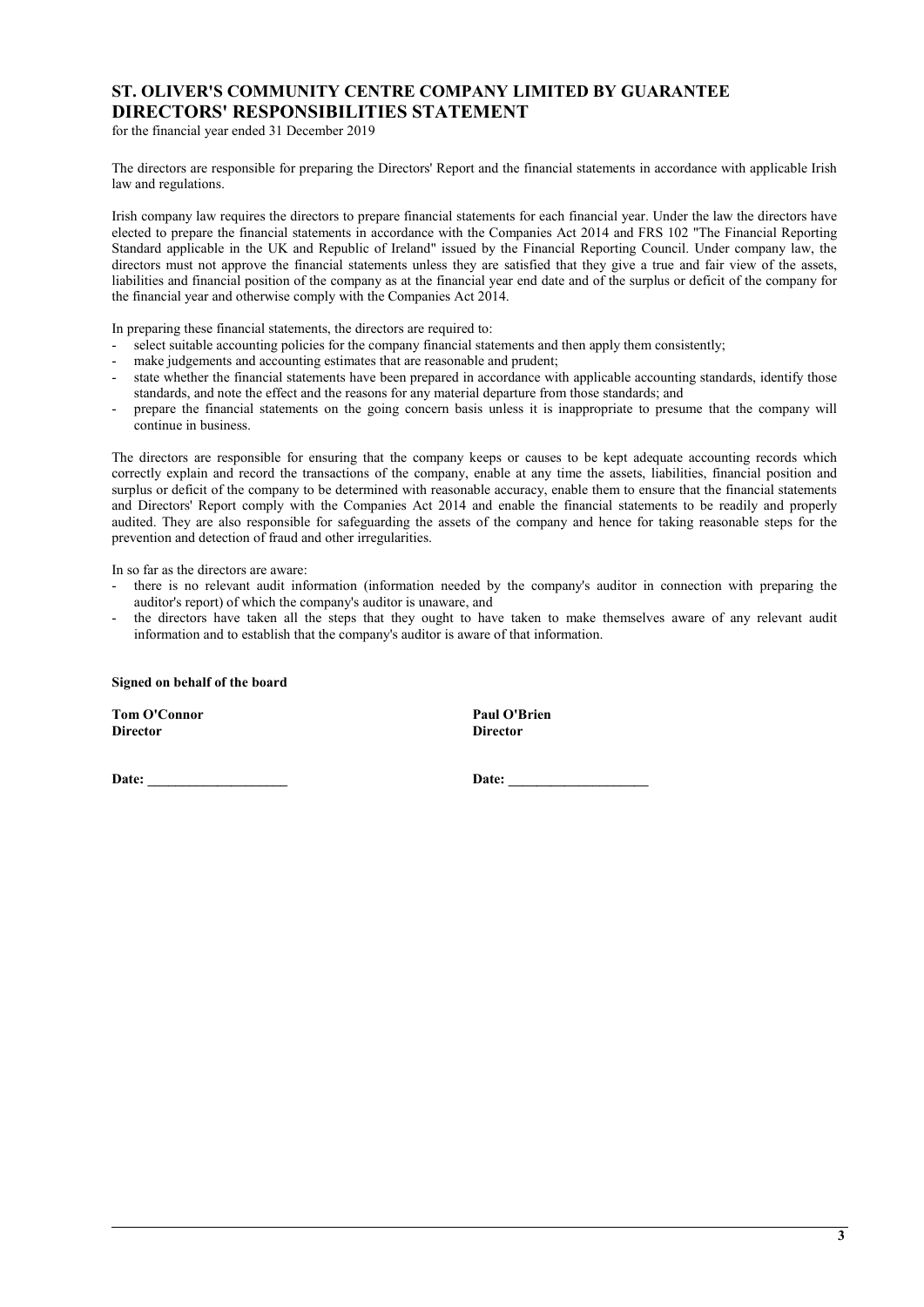# **INDEPENDENT AUDITOR'S SPECIAL REPORT TO THE DIRECTORS OF ST. OLIVER'S COMMUNITY CENTRE COMPANY LIMITED BY GUARANTEE PURSUANT TO SECTION 356(1) AND 356(2) OF THE COMPANIES ACT 2014**

#### **We have examined :**

(i) the abridged financial statements for the financial year ended 31 December 2019 on pages 7 to 12 which the directors of St. Oliver's Community Centre Company Limited by Guarantee propose to annex to the annual return of the company; and (ii) the financial statements to be laid before the Annual General Meeting, which form the basis for those abridged financial statements.

#### **Respective responsibilities of directors and auditors**

It is your responsibility to prepare abridged financial statements which comply with section 352 of the Companies Act 2014. It is our responsibility to form an independent opinion that the directors are entitled under section 352 of the Companies Act 2014 to annex abridged financial statements to the annual return of the company and that those abridged financial statements have been properly prepared pursuant to sections 352 and 353 of that Act and to report our opinion to you.

This report is made solely to the company's directors, as a body, in accordance with section 356(2) of the Companies Act 2014. Our work has been undertaken so that we might state to the directors those matters we are required to state to them in our report under section 356(2) of the Companies Act 2014 and for no other purpose. To the fullest extent permitted by law, we do not accept or assume responsibility to anyone other than the directors for our work, for this report, or for the opinions we have formed.

#### **Basis of opinion**

We have carried out the procedures we consider necessary to confirm, by reference to the financial statements, that the company is entitled to annex abridged financial statements to the annual return of the company and that the abridged financial statements are properly prepared. The scope of our work for the purpose of this report does not include examining or dealing with events after the date of our report on the full financial statements.

#### **Opinion**

In our opinion the directors are entitled under section 352 of the Companies Act 2014 to annex to the annual return of the company the abridged financial statements and those abridged financial statements have been properly prepared pursuant to the provisions of section 353 of that Act (exemptions available to small companies). Ĩ

# **Other Information**

we reported as auditors of St. Oliver's Community Centre Company Limited by Guarantee to the members on the company's financial statements for the financial year ended 31 December 2019 to be laid before its Annual General Meeting and our report was as follows:

#### **''Report on the audit of the financial statements**

#### **Opinion**

We have audited the financial statements of St. Oliver's Community Centre Company Limited by Guarantee ('the company') for the financial year ended 31 December 2019 which comprise the Income and Expenditure Account, the Statement of Total Recognised Gains and Losses, the Balance Sheet, the Reconciliation of Members' Funds , the Cash Flow Statement and the related notes to the financial statements, including a summary of significant accounting policies set out in note 2. The financial reporting framework that has been applied in their preparation is Irish Law and FRS 102 "The Financial Reporting Standard applicable in the UK and Republic of Ireland".

In our opinion the financial statements:

- give a true and fair view of the assets, liabilities and financial position of the company as at 31 December 2019 and of its surplus for the financial year then ended;
- have been properly prepared in accordance with FRS 102 "The Financial Reporting Standard applicable in the UK and Republic of Ireland" ; and
- have been properly prepared in accordance with the requirements of the Companies Act 2014.

#### **Basis for opinion**

We conducted our audit in accordance with International Standards on Auditing (Ireland) (ISAs (Ireland)) and applicable law. Our responsibilities under those standards are further described in the Auditor's responsibilities for the audit of the financial statements section of our report. We are independent of the company in accordance with ethical requirements that are relevant to our audit of financial statements in Ireland, including the Ethical Standard for Auditors (Ireland) issued by the Irish Auditing and Accounting Supervisory Authority (IAASA), and the Provisions Available for Audits of Small Entities, in the circumstances set out in note 3 to the financial statements, and we have fulfilled our other ethical responsibilities in accordance with these requirements. We believe that the audit evidence we have obtained is sufficient and appropriate to provide a basis for our opinion.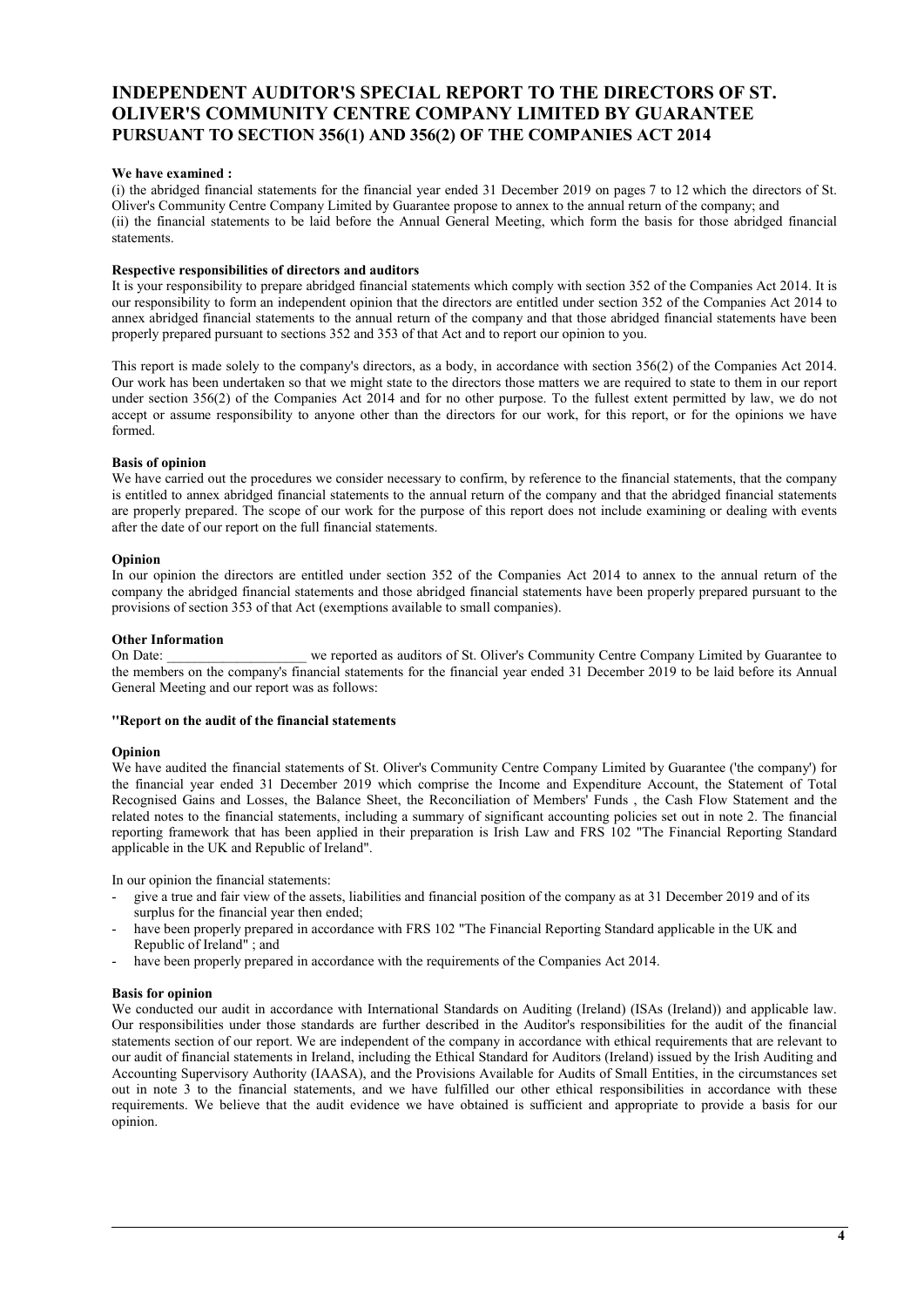# **INDEPENDENT AUDITOR'S SPECIAL REPORT TO THE DIRECTORS OF ST. OLIVER'S COMMUNITY CENTRE COMPANY LIMITED BY GUARANTEE PURSUANT TO SECTION 356(1) AND 356(2) OF THE COMPANIES ACT 2014**

#### **Conclusions relating to going concern**

We have nothing to report in respect of the following matters in relation to which ISAs (Ireland) require us to report to you where:

- the directors' use of the going concern basis of accounting in the preparation of the financial statements is not appropriate; or
- the directors have not disclosed in the financial statements any identified material uncertainties that may cast significant doubt about the company's ability to continue to adopt the going concern basis of accounting for a period of at least twelve months from the date when the financial statements are authorised for issue.

#### **Other Information**

The directors are responsible for the other information. The other information comprises the information included in the annual report other than the financial statements and our Auditor's Report thereon. Our opinion on the financial statements does not cover the other information and, except to the extent otherwise explicitly stated in our report, we do not express any form of assurance conclusion thereon.

In connection with our audit of the financial statements, our responsibility is to read the other information and, in doing so, consider whether the other information is materially inconsistent with the financial statements or our knowledge obtained in the audit, or otherwise appears to be materially misstated. If we identify such material inconsistencies or apparent material misstatements, we are required to determine whether there is a material misstatement in the financial statements or a material misstatement of the other information. If, based on the work we have performed, we conclude that there is a material misstatement of this other information, we are required to report that fact. We have nothing to report in this regard.

#### **Opinions on other matters prescribed by the Companies Act 2014**

Based solely on the work undertaken in the course of the audit, we report that:

- in our opinion, the information given in the Directors' Report for the financial year for which the financial statements are prepared is consistent with the financial statements; and
- in our opinion, the Directors' Report has been prepared in accordance with the Companies Act 2014.
- We have obtained all the information and explanations which we consider necessary for the purposes of our audit.

In our opinion the accounting records of the company were sufficient to permit the financial statements to be readily and properly audited. The financial statements are in agreement with the accounting records.

#### **Matters on which we are required to report by exception**

Based on the knowledge and understanding of the company and its environment obtained in the course of the audit, we have not identified any material misstatements in the Directors' Report. The Companies Act 2014 requires us to report to you if, in our opinion, the disclosures of directors' remuneration and transactions required by sections 305 to 312 of the Act are not made. We have nothing to report in this regard.

#### **Respective responsibilities**

#### **Responsibilities of directors for the financial statements**

As explained more fully in the Directors' Responsibilities Statement, the directors are responsible for the preparation of the financial statements and for being satisfied that they give a true and fair view, and for such internal control as they determine is necessary to enable the preparation of financial statements that are free from material misstatement, whether due to fraud or error.

In preparing the financial statements, the directors are responsible for assessing the company's ability to continue as a going concern, disclosing, as applicable, matters related to going concern and using the going concern basis of accounting unless management either intends to liquidate the company or to cease operation, or has no realistic alternative but to do so.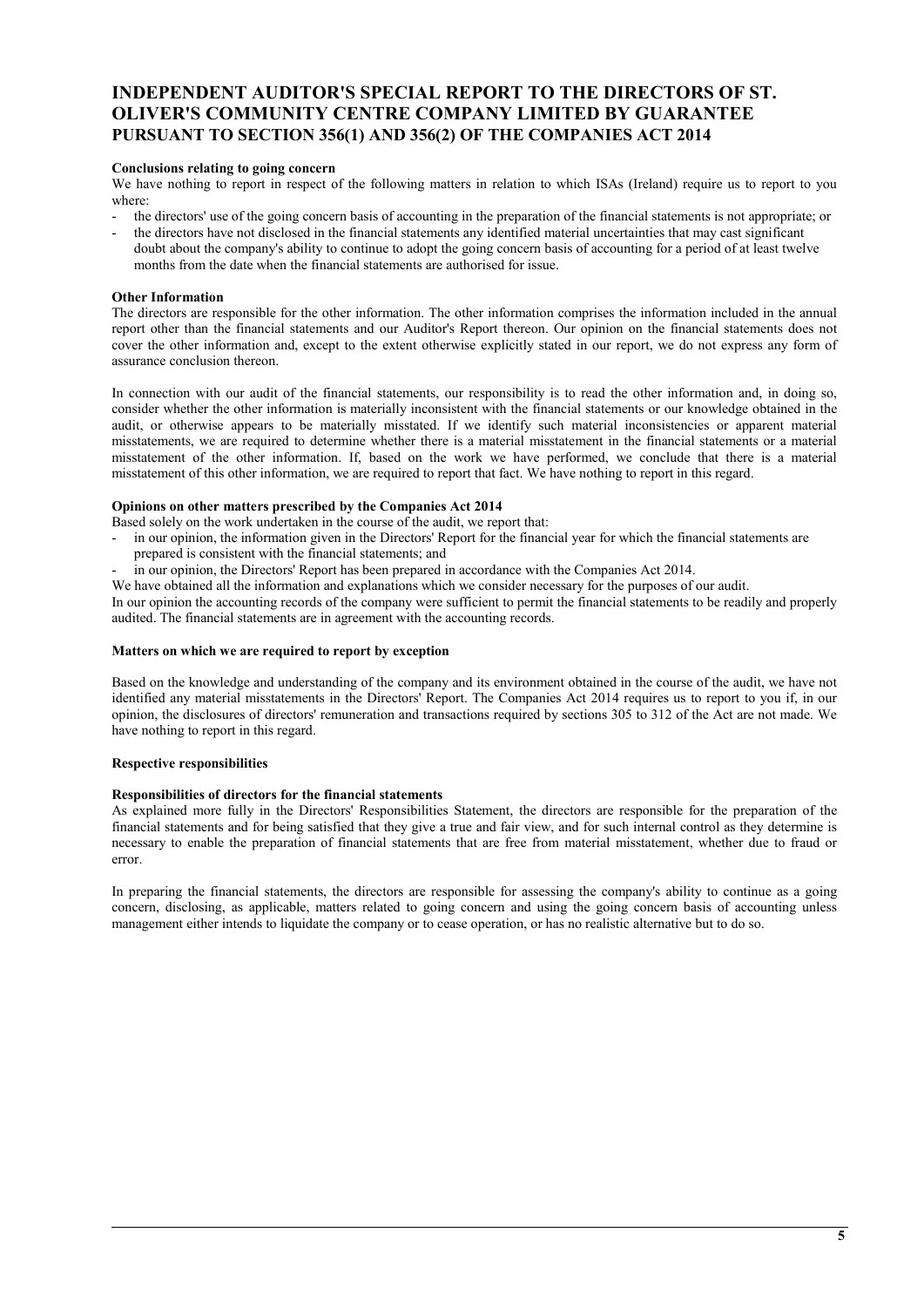# **INDEPENDENT AUDITOR'S SPECIAL REPORT TO THE DIRECTORS OF ST. OLIVER'S COMMUNITY CENTRE COMPANY LIMITED BY GUARANTEE PURSUANT TO SECTION 356(1) AND 356(2) OF THE COMPANIES ACT 2014**

#### **Auditor's responsibilities for the audit of the financial statements**

Our objectives are to obtain reasonable assurance about whether the financial statements as a whole are free from material misstatement, whether due to fraud or error, and to issue an Auditor's Report that includes our opinion. Reasonable assurance is a high level of assurance, but is not a guarantee that an audit conducted in accordance with ISAs (Ireland) will always detect a material misstatement when it exists. Misstatements can arise from fraud or error and are considered material if, individually or in aggregate, they could reasonably be expected to influence the economic decisions of users taken on the basis of these financial statements.

### **Further information regarding the scope of our responsibilities as auditor**

As part of an audit in accordance with ISAs (Ireland), we exercise professional judgement and maintain professional scepticism throughout the audit. We also:

- Identify and assess the risks of material misstatement of the financial statements, whether due to fraud or error, design and perform audit procedures responsive to those risks, and obtain audit evidence that is sufficient and appropriate to provide a basis for our opinion. The risk of not detecting a material misstatement resulting from fraud is higher than for one resulting from error, as fraud may involve collusion, forgery, intentional omissions, misrepresentations, or the override of internal control.
- Obtain an understanding of internal control relevant to the audit in order to design audit procedures that are appropriate in the circumstances, but not for the purpose of expressing an opinion on the effectiveness of the company's internal control.
- Evaluate the appropriateness of accounting policies used and the reasonableness of accounting estimates and related disclosures made by the directors.
- Conclude on the appropriateness of the directors' use of the going concern basis of accounting and, based on the audit evidence obtained, whether a material uncertainty exists related to events or conditions that may cast significant doubt on the company's ability to continue as a going concern. If we conclude that a material uncertainty exists, we are required to draw attention in our Auditor's Report to the related disclosures in the financial statements or, if such disclosures are inadequate, to modify our opinion. Our conclusions are based on the audit evidence obtained up to the date of our Auditor's Report. However, future events or conditions may cause the company to cease to continue as a going concern.
- Evaluate the overall presentation, structure and content of the financial statements, including the disclosures, and whether the financial statements represent the underlying transactions and events in a manner that achieves fair presentation.

We communicate with those charged with governance regarding, among other matters, the planned scope and timing of the audit and significant audit findings, including any significant deficiencies in internal control that we identify during our audit.

#### **The purpose of our audit work and to whom we owe our responsibilities**

Our report is made solely to the company's members, as a body, in accordance with section 391 of the Companies Act 2014. Our audit work has been undertaken so that we might state to the company's members those matters we are required to state to them in an Auditor's Report and for no other purpose. To the fullest extent permitted by law, we do not accept or assume any responsibility to anyone other than the company and the company's members, as a body, for our audit work, for this report, or for the opinions we have formed.''

### **Brian Kelly for and on behalf of HSM ASHBOURNE**

Chartered Accountants and Statutory Auditors 2a Ashbourne Court Ashbourne Co. Meath

#### Date:

We certify that the auditor's report on pages 4 - 6 made pursuant to section 356(1) of the Companies Act 2014 is a true copy of the original.

**Leo Cummins Tom O'Connor Secretary Director** 

Date:

| Date: |  |
|-------|--|
|       |  |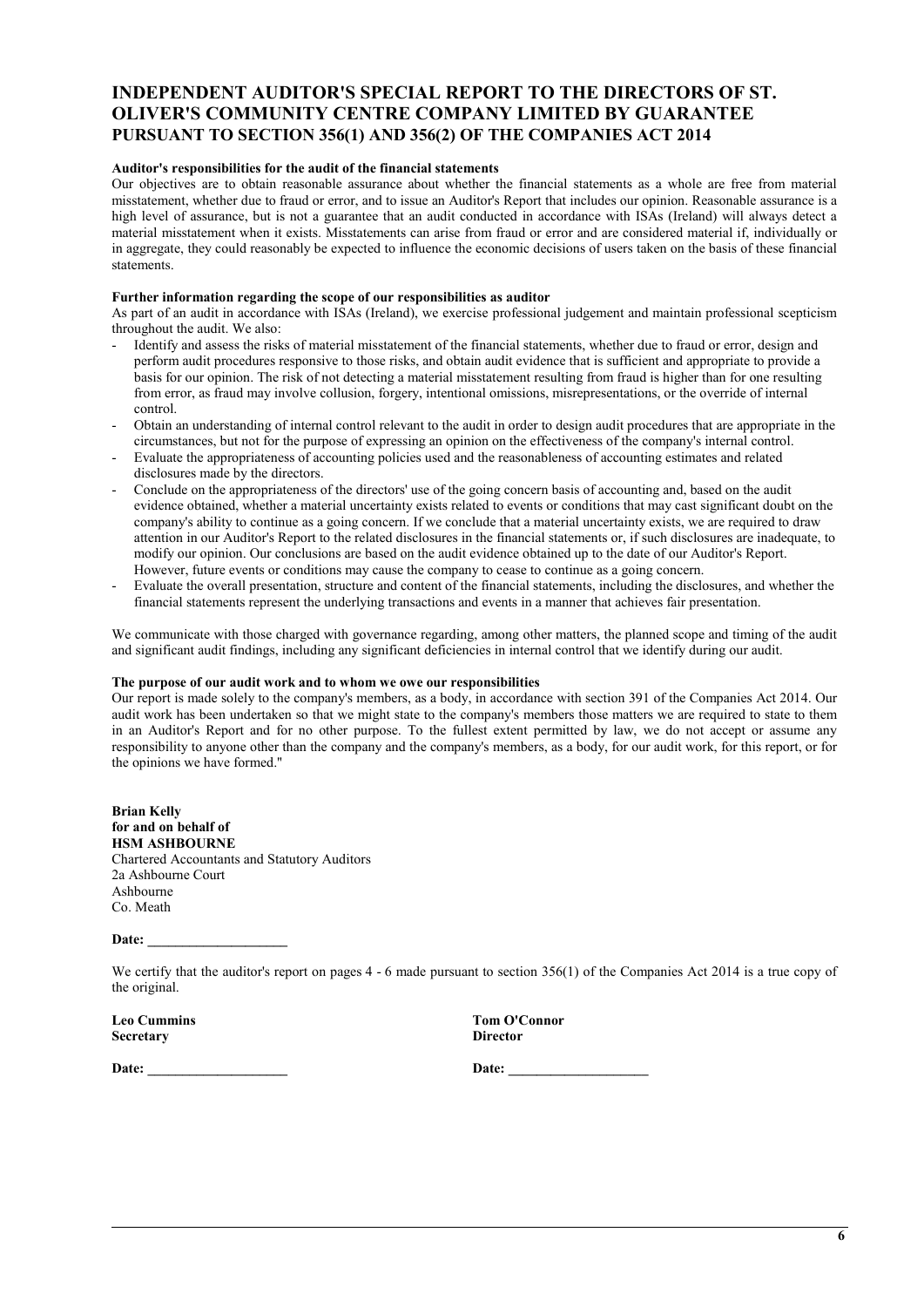# **ST. OLIVER'S COMMUNITY CENTRE COMPANY LIMITED BY GUARANTEE BALANCE SHEET**

as at 31 December 2019

|                                                |              | 2019       | 2018       |
|------------------------------------------------|--------------|------------|------------|
|                                                | <b>Notes</b> | $\epsilon$ | $\epsilon$ |
| <b>Fixed Assets</b>                            |              |            |            |
| Tangible assets                                | 6            | 2,011,647  | 2,036,350  |
| <b>Current Assets</b>                          |              |            |            |
| Debtors                                        | 7            | 39,330     | 30,507     |
| Cash and cash equivalents                      |              | 2,938      | 23         |
|                                                |              | 42,268     | 30,530     |
| Creditors: Amounts falling due within one year | 8            | (218, 767) | (163, 564) |
| <b>Net Current Liabilities</b>                 |              | (176, 499) | (133, 034) |
| <b>Total Assets less Current Liabilities</b>   |              | 1,835,148  | 1,903,316  |
| <b>Creditors</b>                               |              |            |            |
| Amounts falling due after more than one year   | 9            | (286,747)  | (510, 420) |
| Net (Liabilities)/Assets                       |              | 1,548,401  | 1,392,896  |
| <b>Reserves</b>                                |              |            |            |
| Revaluation reserve                            |              | 134,866    | 134,866    |
| Income and expenditure account                 |              | 1,413,535  | 1,258,030  |
| Equity attributable to owners of the company   |              | 1,548,401  | 1,392,896  |

We as Directors of St. Oliver's Community Centre Company Limited by Guarantee, state that -

The company has relied on the specified exemption contained in section 352 Companies Act 2014. The company has done so on the grounds that it is entitled to the benefit of that exemption as a small company and confirm that the abridged financial statements have been properly prepared in accordance with section 353 Companies Act 2014 and the small companies' regime.

Approved by the board on \_\_\_\_\_\_\_\_\_\_\_\_\_\_\_\_\_\_\_\_ and signed on its behalf by:

| Tom O'Connor | Paul O'Brien    |
|--------------|-----------------|
| Director     | <b>Director</b> |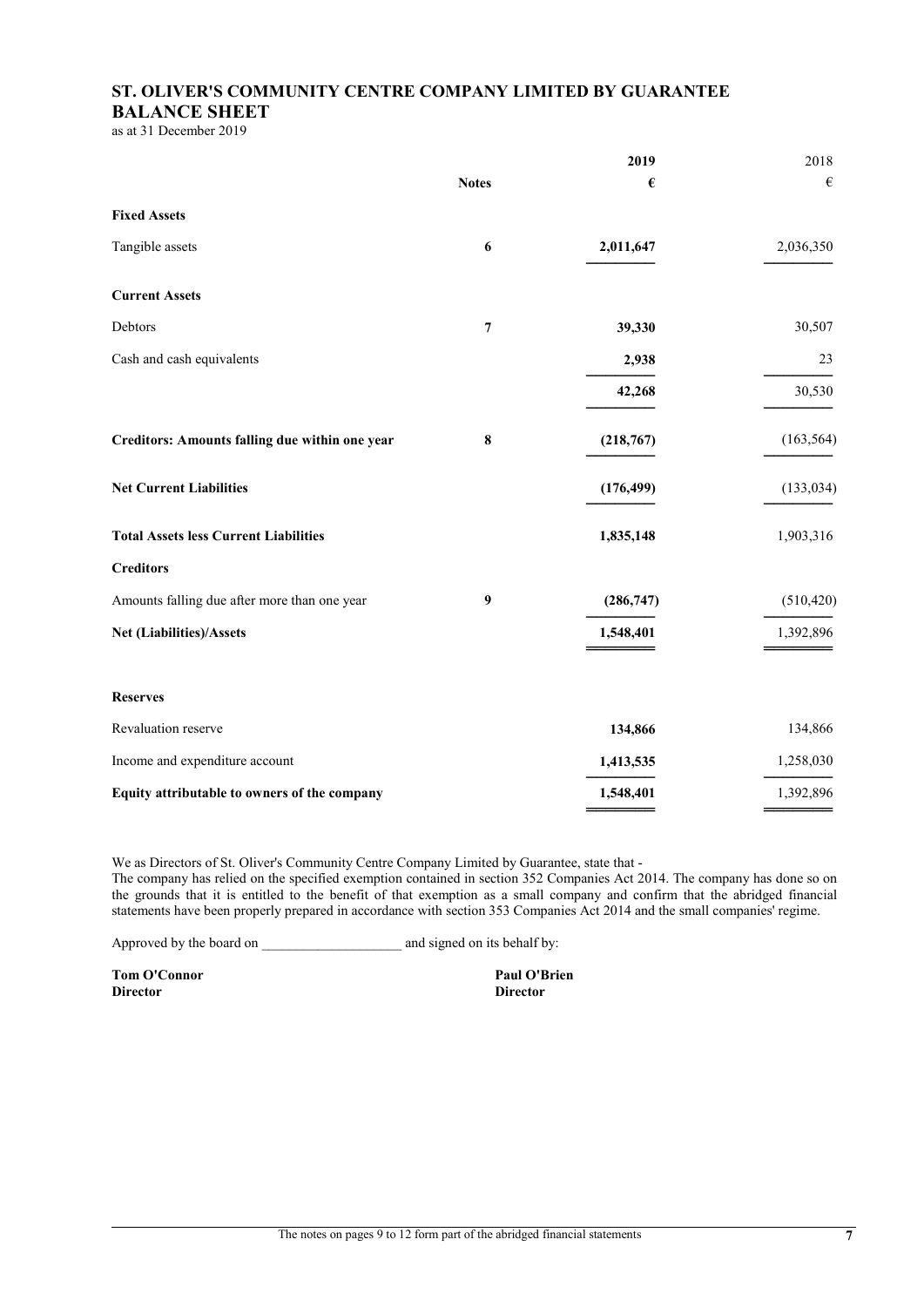# **ST. OLIVER'S COMMUNITY CENTRE COMPANY LIMITED BY GUARANTEE RECONCILIATION OF MEMBERS' FUNDS**

as at 31 December 2019

|                                                          | <b>Retained</b><br>surplus | <b>Revaluation</b><br>reserve | <b>Total</b>      |
|----------------------------------------------------------|----------------------------|-------------------------------|-------------------|
|                                                          | €                          | €                             | €                 |
| At 1 January 2018                                        | 1,196,309                  |                               | 1,196,309         |
| Surplus for the financial year<br>Other gains and losses | 61,721                     | 134,866                       | 61,721<br>134,866 |
| Total comprehensive income                               | 61,721                     | 134,866                       | 196,587           |
| At 31 December 2018                                      | 1,258,030                  | 134,866                       | 1,392,896         |
| Surplus for the financial year<br>Other gains and losses | 155,505                    |                               | 155,505           |
| Total comprehensive income                               | 155,505                    |                               | 155,505           |
| At 31 December 2019                                      | 1,413,535                  | 134,866                       | 1,548,401         |
|                                                          |                            |                               |                   |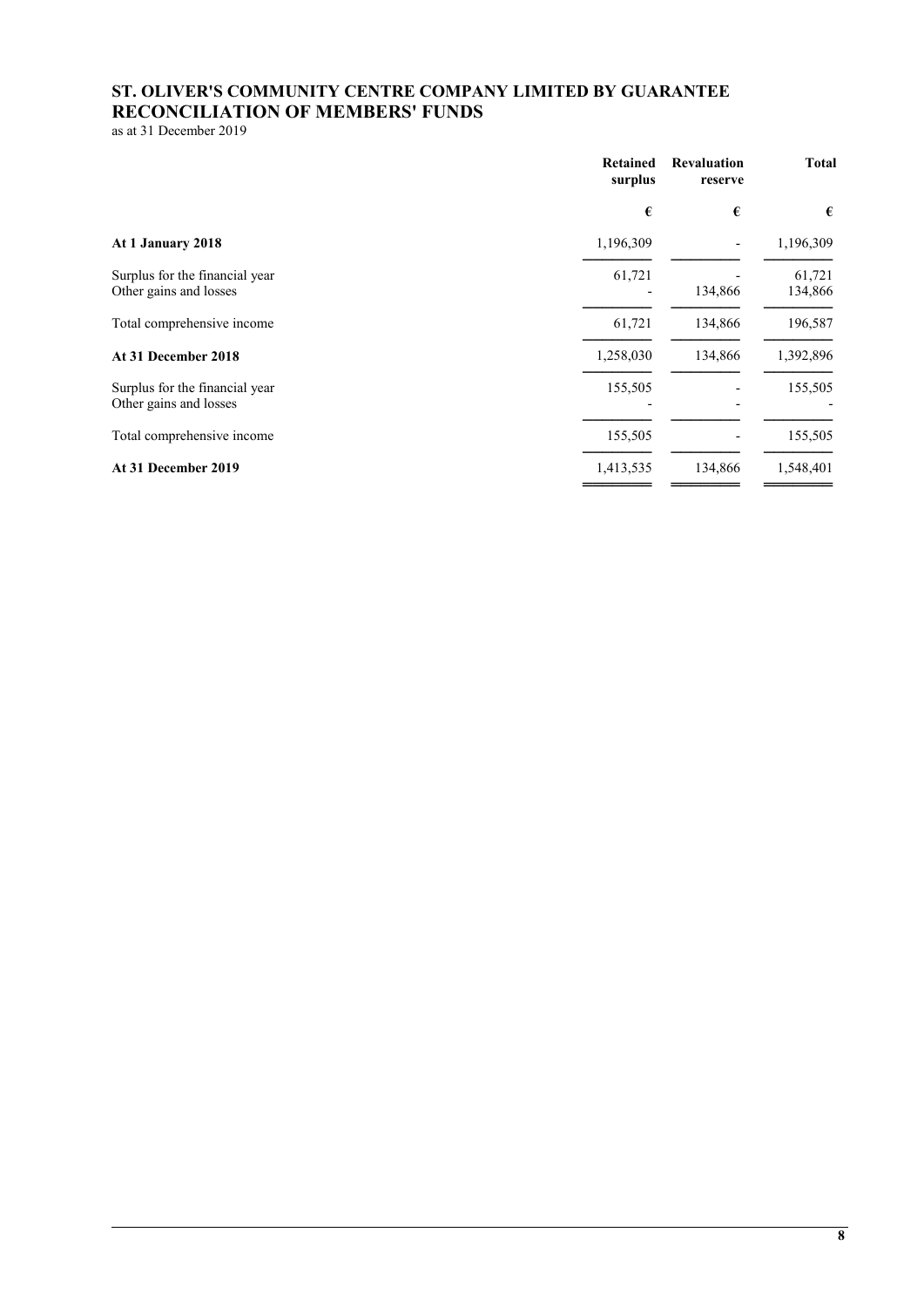### **ST. OLIVER'S COMMUNITY CENTRE COMPANY LIMITED BY GUARANTEE NOTES TO THE ABRIDGED FINANCIAL STATEMENTS**

for the financial year ended 31 December 2019

#### **1. GENERAL INFORMATION**

 St. Oliver's Community Centre Company Limited by Guarantee is a company limited by guarantee incorporated in the Republic of Ireland.

#### **2. SUMMARY OF SIGNIFICANT ACCOUNTING POLICIES**

 The following accounting policies have been applied consistently in dealing with items which are considered material in relation to the company's financial statements.

#### **Statement of compliance**

 The financial statements of the company for the year ended 31 December 2019 have been prepared on the going concern basis and in accordance with generally accepted accounting principles in Ireland and Irish statute comprising the Companies Act 2014 and in accordance with the Financial Reporting Standard applicable in the United Kingdom and the Republic of Ireland (FRS 102) issued by the Financial Reporting Council.

#### **Basis of preparation**

 The financial statements have been prepared on the going concern basis and in accordance with the historical cost convention except for certain properties and financial instruments that are measured at revalued amounts or fair values, as explained in the accounting policies below. Historical cost is generally based on the fair value of the consideration given in exchange for assets. The financial reporting framework that has been applied in their preparation is the Companies Act 2014 and FRS 102 "The Financial Reporting Standard applicable in the UK and Republic of Ireland" issued by the Financial Reporting Council.

 The company qualifies as a small company as defined by section 280A of the Companies Act 2014 in respect of the financial year, and has applied the rules of the 'Small Companies Regime' in accordance with section 280C of the Companies Act 2014.

#### **Income**

 Turnover comprises the invoice value of goods and services supplied by the company, exclusive of trade discounts and value added tax.

#### **Tangible fixed assets and depreciation**

 Tangible fixed assets are stated at cost or at valuation, less accumulated depreciation. The charge to depreciation is calculated to write off the original cost or valuation of tangible fixed assets, less their estimated residual value, over their expected useful lives as follows:

| Land and Buildings               | - 2% Straight line          |
|----------------------------------|-----------------------------|
| Fixtures, fittings and equipment | $-10\%$ - 20% Straight line |
| <b>Sports Campus</b>             | 10% Straight line           |

 The carrying values of tangible fixed assets are reviewed annually for impairment in periods if events or changes in circumstances indicate the carrying value may not be recoverable.

#### **Leasing and hire purchases**

 Tangible fixed assets held under leasing and Hire Purchases arrangements which transfer substantially all the risks and rewards of ownership to the company are capitalised and included in the Balance Sheet at their cost or valuation, less depreciation. The corresponding commitments are recorded as liabilities. Payments in respect of these obligations are treated as consisting of capital and interest elements, with interest charged to the Income and Expenditure Account.

#### **Trade and other debtors**

Trade and other debtors are initially recognised at fair value and thereafter stated at amortised cost using the effective interest method less impairment losses for bad and doubtful debts except where the effect of discounting would be immaterial. In such cases the receivables are stated at cost less impairment losses for bad and doubtful debts.

#### **Borrowing costs**

Borrowing costs relating to the acquisition of assets are capitalised at the appropriate rate by adding them to the cost of assets being acquired. Investment income earned on the temporary investment of specific borrowings pending their expenditure on the assets is deducted from the borrowing costs eligible for capitalisation. All other borrowing costs are recognised in profit or loss in the period in which they are incurred.

#### **Trade and other creditors**

Trade and other creditors are initially recognised at fair value and thereafter stated at amortised cost using the effective interest rate method, unless the effect of discounting would be immaterial, in which case they are stated at cost.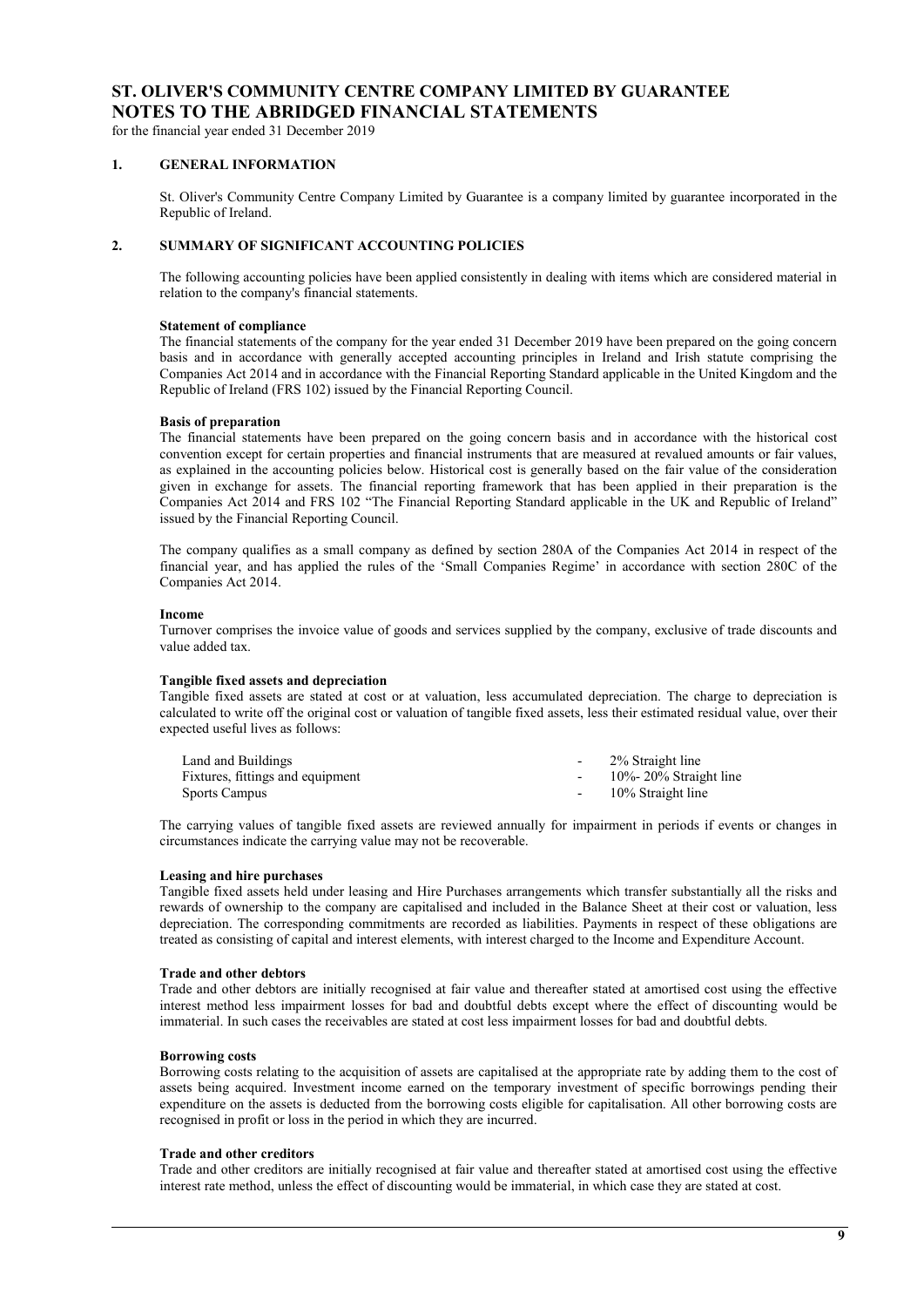# **ST. OLIVER'S COMMUNITY CENTRE COMPANY LIMITED BY GUARANTEE NOTES TO THE ABRIDGED FINANCIAL STATEMENTS** continued

for the financial year ended 31 December 2019

#### **Taxation**

The company is not liable for Irish corporation tax as it is a registered charity.

#### **Government grants**

 Income from grants is recognised when there is evidence of entitlement, receipt is probable and its amount can be measured reliably.

#### **Exceptional item**

 Exceptional items are those that the directors' view are required to be separately disclosed by virtue of their size or incidence to enable a full understanding of the company's financial performance.

#### **3. GOING CONCERN**

The financial statements have been prepared on a going concern basis, the basis of which depends upon the company's ability to continue to trade profitably in the post Covid environment.

In this regard the company has considered the future projection of the company's performance and they believe that the company will be able to continue to trade profitability in the future. The financial statements do not include any adjustments that would result from a failure to achieve the projected profits.

#### **4. CHANGE IN ACCOUNTING POLICIES**

 A change in the accounting policy for the recognition of government grants has resulted in the retained earnings being increased by €120,000.

#### **5. PROVISIONS AVAILABLE FOR AUDITS OF SMALL ENTITIES**

 In common with many other businesses of our size and nature, we use our auditors to prepare and submit tax returns to the Revenue and to assist with the preparation of the financial statements.

#### **6. TANGIBLE FIXED ASSETS**

|    |                               | <b>Land and</b><br><b>Buildings</b> | Fixtures,<br>fittings and<br>equipment | <b>Sports</b><br>Campus | <b>Total</b> |
|----|-------------------------------|-------------------------------------|----------------------------------------|-------------------------|--------------|
|    |                               | $\epsilon$                          | $\pmb{\epsilon}$                       | $\pmb{\epsilon}$        | $\epsilon$   |
|    | <b>Cost or Valuation</b>      |                                     |                                        |                         |              |
|    | At 1 January 2019             | 1,600,000                           | 338,940                                | 478,326                 | 2,417,266    |
|    | Additions                     |                                     | 3,677                                  | 31,654                  | 35,331       |
|    | At 31 December 2019           | 1,600,000                           | 342,617                                | 509,980                 | 2,452,597    |
|    | Depreciation                  |                                     |                                        |                         |              |
|    | At 1 January 2019             | 48,000                              | 317,550                                | 15,366                  | 380,916      |
|    | Charge for the financial year | 24,000                              | 3,944                                  | 32,090                  | 60,034       |
|    | At 31 December 2019           | 72,000                              | 321,494                                | 47,456                  | 440,950      |
|    | Net book value                |                                     |                                        |                         |              |
|    | At 31 December 2019           | 1,528,000                           | 21,123                                 | 462,524                 | 2,011,647    |
|    | At 31 December 2018           | 1,552,000                           | 21,390                                 | 462,960                 | 2,036,350    |
| 7. | <b>DEBTORS</b>                |                                     |                                        | 2019                    | 2018         |
|    |                               |                                     |                                        | €                       | €            |
|    | Trade debtors                 |                                     |                                        | 11,269                  | 9,546        |
|    | Other debtors                 |                                     |                                        | 22,318                  |              |
|    | Prepayments                   |                                     |                                        | 5,743                   | 20,961       |
|    |                               |                                     |                                        | 39,330                  | 30,507       |
|    |                               |                                     |                                        |                         |              |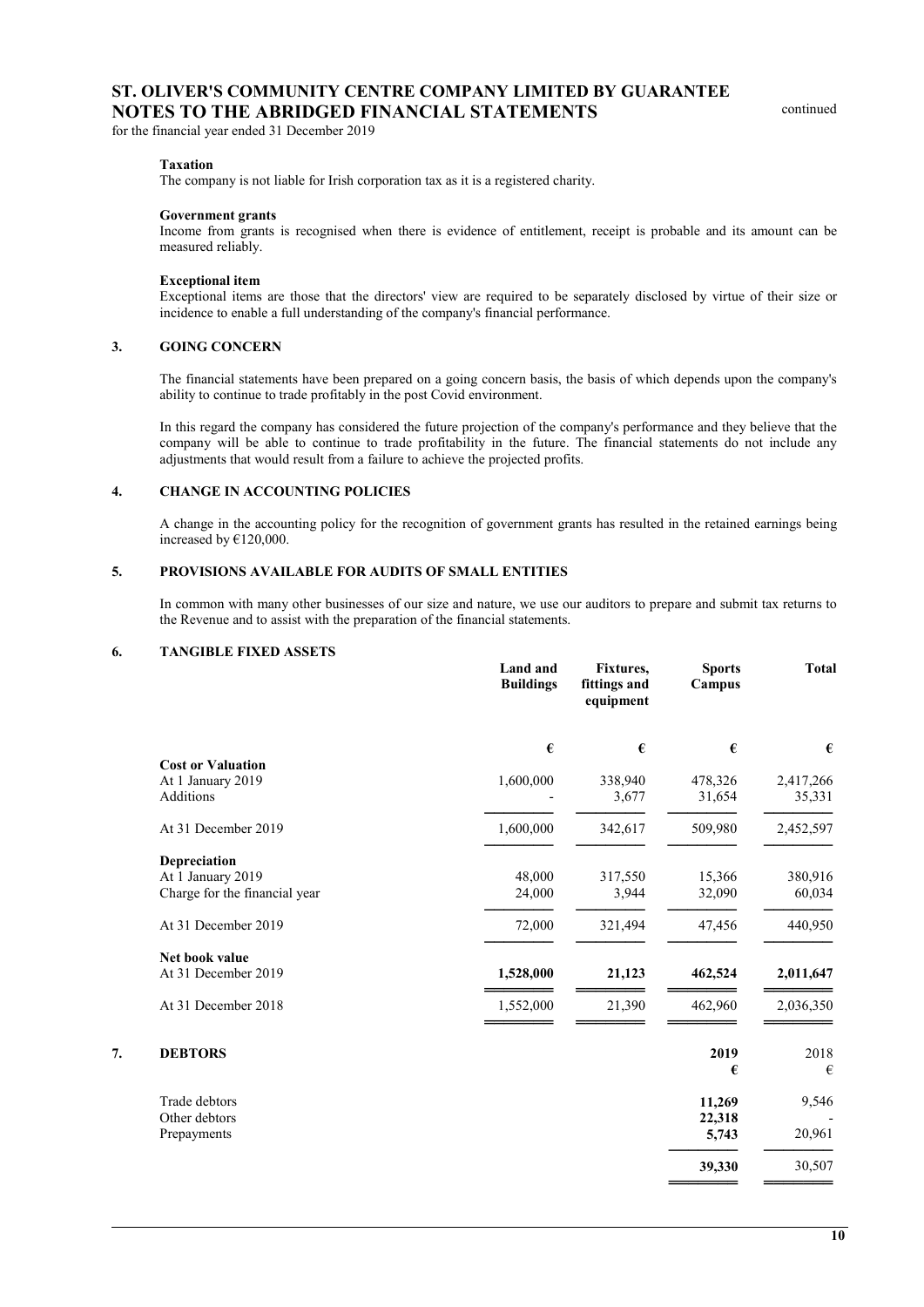### **ST. OLIVER'S COMMUNITY CENTRE COMPANY LIMITED BY GUARANTEE NOTES TO THE ABRIDGED FINANCIAL STATEMENTS** continued

for the financial year ended 31 December 2019

| 8. | <b>CREDITORS</b><br>Amounts falling due within one year                    | 2019<br>€ | 2018<br>€ |
|----|----------------------------------------------------------------------------|-----------|-----------|
|    | Amounts owed to credit institutions                                        | 37,472    | 63,902    |
|    | Trade creditors                                                            | 65,825    | 25,215    |
|    | Taxation                                                                   | 11,358    | 10,106    |
|    | Accruals                                                                   | 17,707    | 12,414    |
|    | Deferred Income                                                            | 86,405    | 51,927    |
|    |                                                                            | 218,767   | 163,564   |
|    | Standard payment terms apply to all creditors falling due within one year. |           |           |
| 9. | <b>CREDITORS</b>                                                           | 2019      | 2018      |
|    | Amounts falling due after more than one year                               | €         | €         |
|    | Bank loan                                                                  | 269,247   | 305,420   |
|    | Other loans                                                                | 17,500    | 70,000    |
|    | Government grants                                                          |           | 135,000   |
|    |                                                                            | 286,747   | 510,420   |
|    | Loans                                                                      |           |           |
|    | Repayable in one year or less, or on demand (Note 13)                      | 37,472    | 63,902    |
|    | Repayable between one and two years                                        | 32,472    | 28,209    |
|    | Repayable between two and five years                                       | 97,416    | 88,693    |
|    | Repayable in five years or more                                            | 139,359   | 188,518   |
|    |                                                                            | 306,719   | 369,322   |

 The bank loans are secured by a fixed charge over the property of the company. Standard payment terms apply to all creditors falling due after one year.

### **10. STATUS**

The liability of the members is limited.

Every member of the company undertakes to contribute to the assets of the company in the event of its being wound up while they are members or within one year thereafter for the payment of the debts and liabilities of the company contracted before they ceased to be members and the costs, charges and expenses of winding up and for the adjustment of the rights of the contributors among themselves such amount as may be required, not exceeding  $\epsilon$  2.

#### **11. POST-BALANCE SHEET EVENTS**

 In March 2020 the government announced significant restrictions on the provision of services as a direct result of the Covid 19 pandemic. The centre was closed to the public from 16 March 2020 until 19 July 2020 and reopened on 20 July 2020. Facilities were upgraded in line with HSE guidelines and a Covid-19 Response Plan was fully put into operation from 01 July 2020. Income flows have since gradually resumed and are expected to build through the remainder of 2020. The board have taken immediate action to cut costs where possible and through a combination of grant applications, increased bank overdraft facilities and the development of alternative and innovative uses of assets, have put a comprehensive solution plan in place to ensure the company maintains adequate liquidity through 2020 and well into 2021.

### **12. CHANGES IN EQUITY**

| <b>Other Comprehensive Income</b>                                  | 2019    | 2018    |
|--------------------------------------------------------------------|---------|---------|
| Revaluation reserve unrealised movement on revaluation of property | 134.866 | 134,866 |